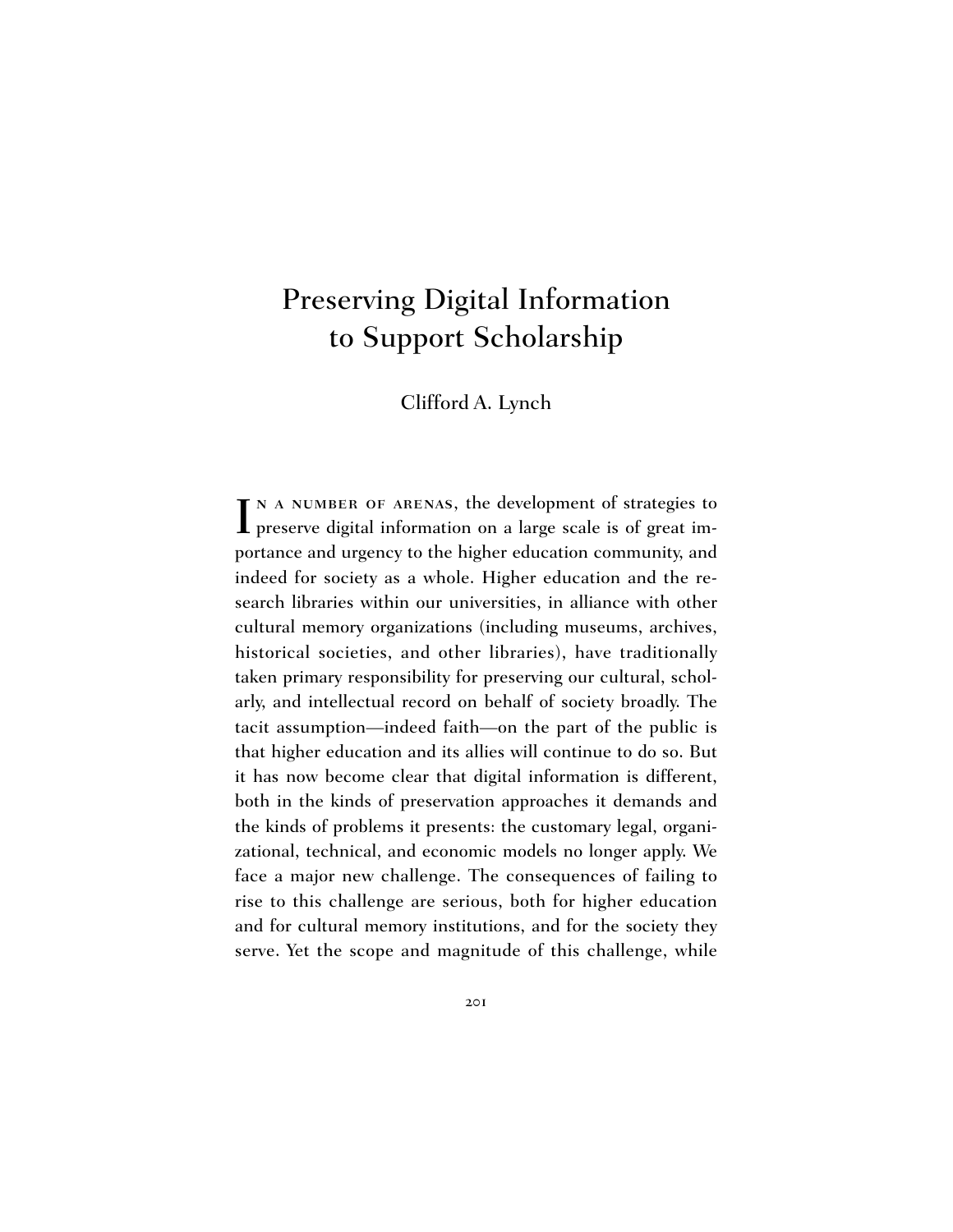increasingly clear to the organizations facing it, have not yet been communicated well to the broader society.

This chapter builds on chapter 8 by examining obstacles to successful development of digital preservation strategies and briefly summarizing some promising developments under way in various arenas of interest. It is not intended for specialists in digital preservation; rather, it is aimed at academic faculty and higher education executive leadership, with the goal of explaining the nature and importance of the problems involved in digital preservation.

# Preserving Digital Materials

Digital technology (particularly word processing) has long been used to create digital versions of printed pages, but we are increasingly moving away from digital works that can be reduced to printed form without loss of information. As more authors incorporate multimedia, interactive programs, models and simulations, databases, hypermedia, and similar extensions to their works, these "born digital" objects grow more and more distant from the printed pages that we have historically preserved through mechanisms such as publishers and libraries. In this regard, it is important to note that a growing number of scholarly journals, particularly in the sciences, have declared their digital rather than print versions to be the version of record, even though the publishers continue to produce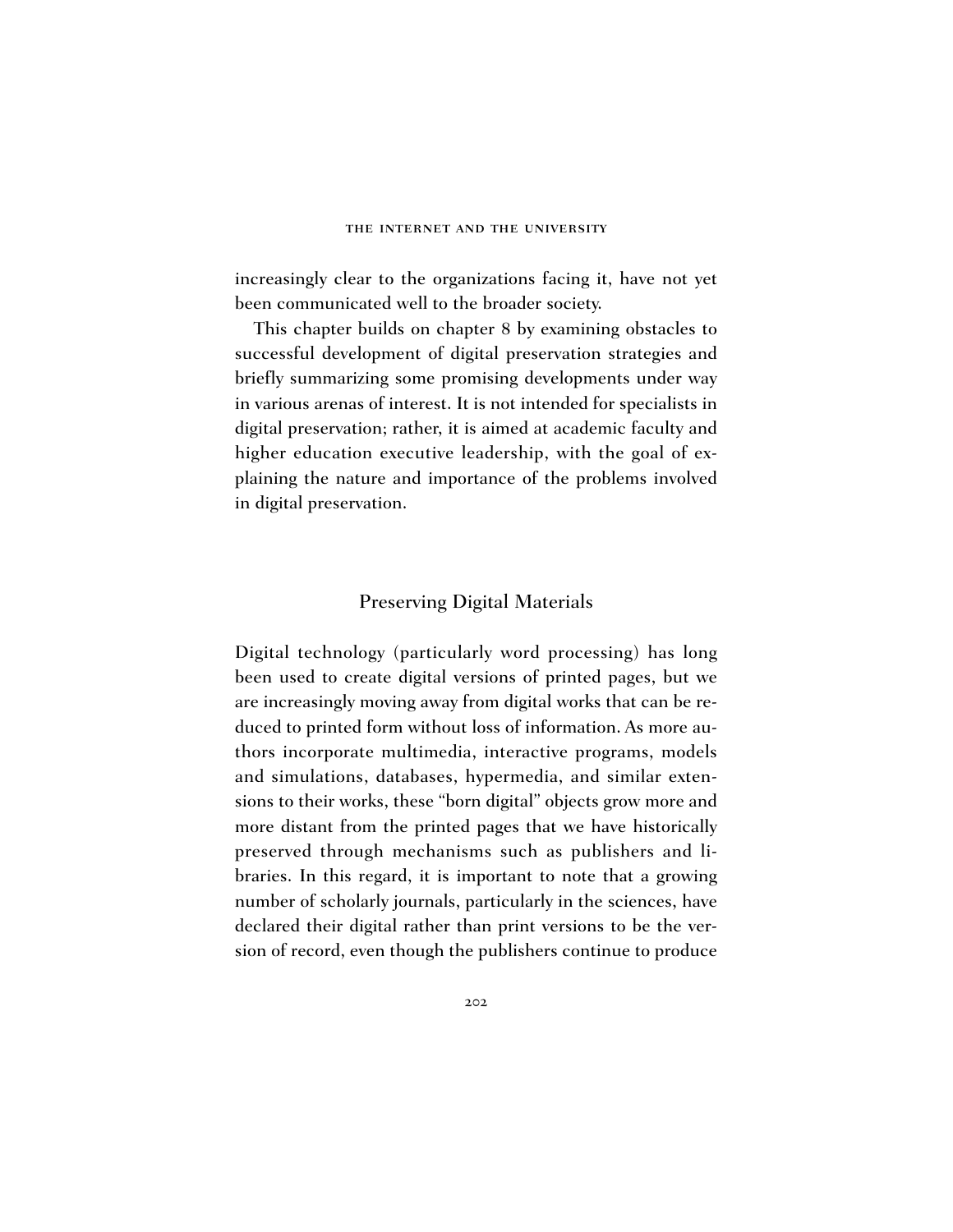both online and printed versions of their journals. The publishers have decided to no longer be restricted by the capabilities of print. While authors today make only modest use of the digital medium's capabilities, particularly in the sciences, the threshold has been crossed.

To clarify, note that digital technology is now often applied to help preserve and improve access to fragile physical materials such as rare books, manuscripts, photographic collections, ephemera, and the like. These works are being digitized and the digital images placed online for much broader access than the delicate physical versions could survive. Having invested in these digital surrogates (particularly if they are high quality), we must consider their preservation as well. These materials, however, are not the primary cause of the crises surrounding the preservation of digital content.

To keep digital information alive into the indefinite future, several things need to happen. First, the bits that constitute the information must be kept alive—they need to be copied periodically from storage technologies that are becoming obsolete to newer ones. Further, these bits need to be replicated, to protect against hardware failures or disasters, and safeguards against accidental or deliberate corruption or erasure should be put in place.

Second, periodic curatorial work is needed

■ to ensure that the bits continue to be interpretable, meaningful, and usable, and thus can be rendered and manipulated in current software; or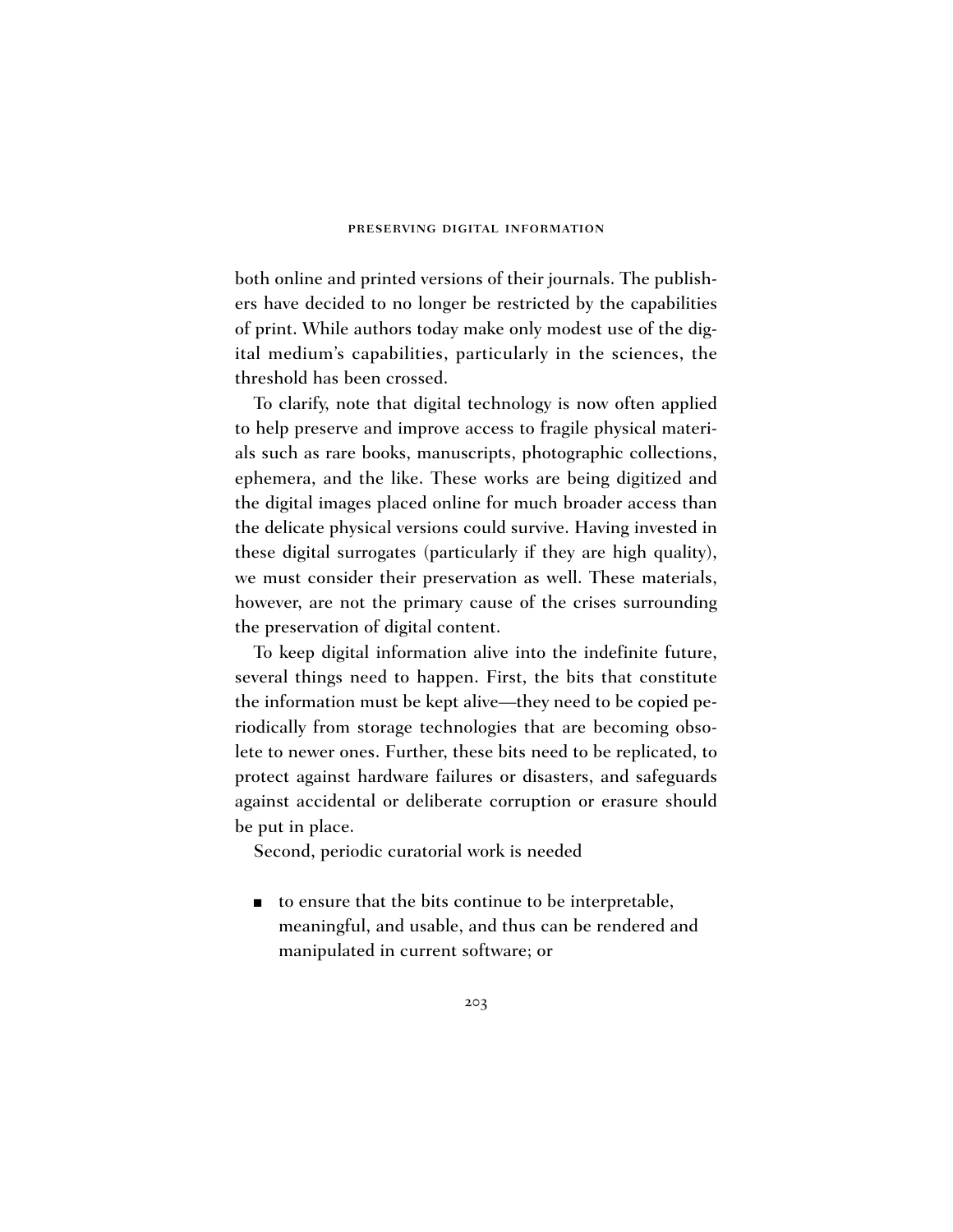■ so that older software can be brought forward into new computing environments.

If only the bits themselves are preserved, without appropriate attention to the necessary software technology, then we are at best establishing fertile fields for future generations of digital archeologists who would have to mount heroic and speculative efforts to re-derive meaningful interpretations from collections of bits left behind in the evolution of software technologies.

The technical details are complex and controversial, particularly with regard to the curation of bits (as opposed to simply their literal migration). We remain far from a widely accepted general theory or practice of digital preservation. Experimentation is hard; we do not know how to accelerate time in the context of software evolution in order to test approaches synthetically. We can never prove that we have succeeded in preserving digital information—only that we have not yet failed! But the key point for our purposes here is to recognize that, to survive, digital information needs active, consistent, and competent stewardship, with all the steady economic support and organizational focus that implies. Contrast this to the situation with most traditional printed works, which have survived rather well for decades or sometimes centuries in an environment of benign neglect.

The technical problems are indeed difficult, but the details are largely irrelevant here. The even more challenging intellectual problems involve rethinking fundamental curatorial prin-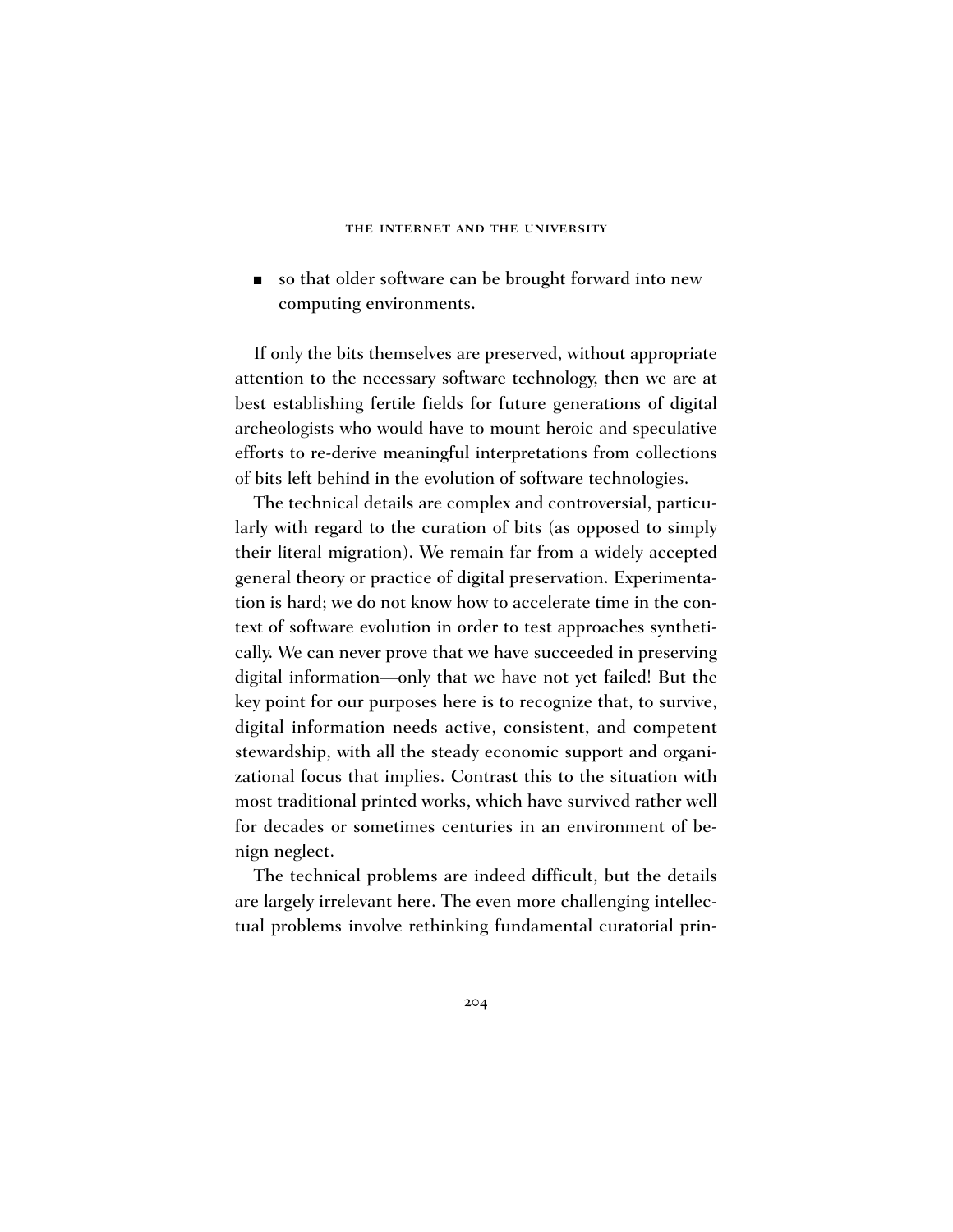ciples and scholarly needs in the context of digital works understanding the characteristics of works one is trying to preserve, developing technical approaches that capture these characteristics, or, for example, dealing with questions of authenticity and provenance. Let us leave these issues aside as well. The hardest problems—the ones I will focus on here are organizational, economic, legal, political, and social.

The broad organizational questions include

- Which entities should preserve which materials?
- How do we ensure enough redundancy to give confidence that the materials will survive changes in organizational mission, funding, governance, regulation, and other factors, as well as simple incompetence or bad luck?

The economic questions involve paying for preservation, dealing with "free riders," ensuring steady funding for fragile digital materials that will vanish if neglected too long, and estimating costs. Clearly, organizational and economic issues interact in complex ways.

Recognize that in the world of published printed materials, multiple, redundant distributed copies under autonomous control have been the key to preservation. Many different institutions independently decide to acquire the same work, whether and for how long to keep it, and what needs to be done to preserve their copy. It seems clear that this widespread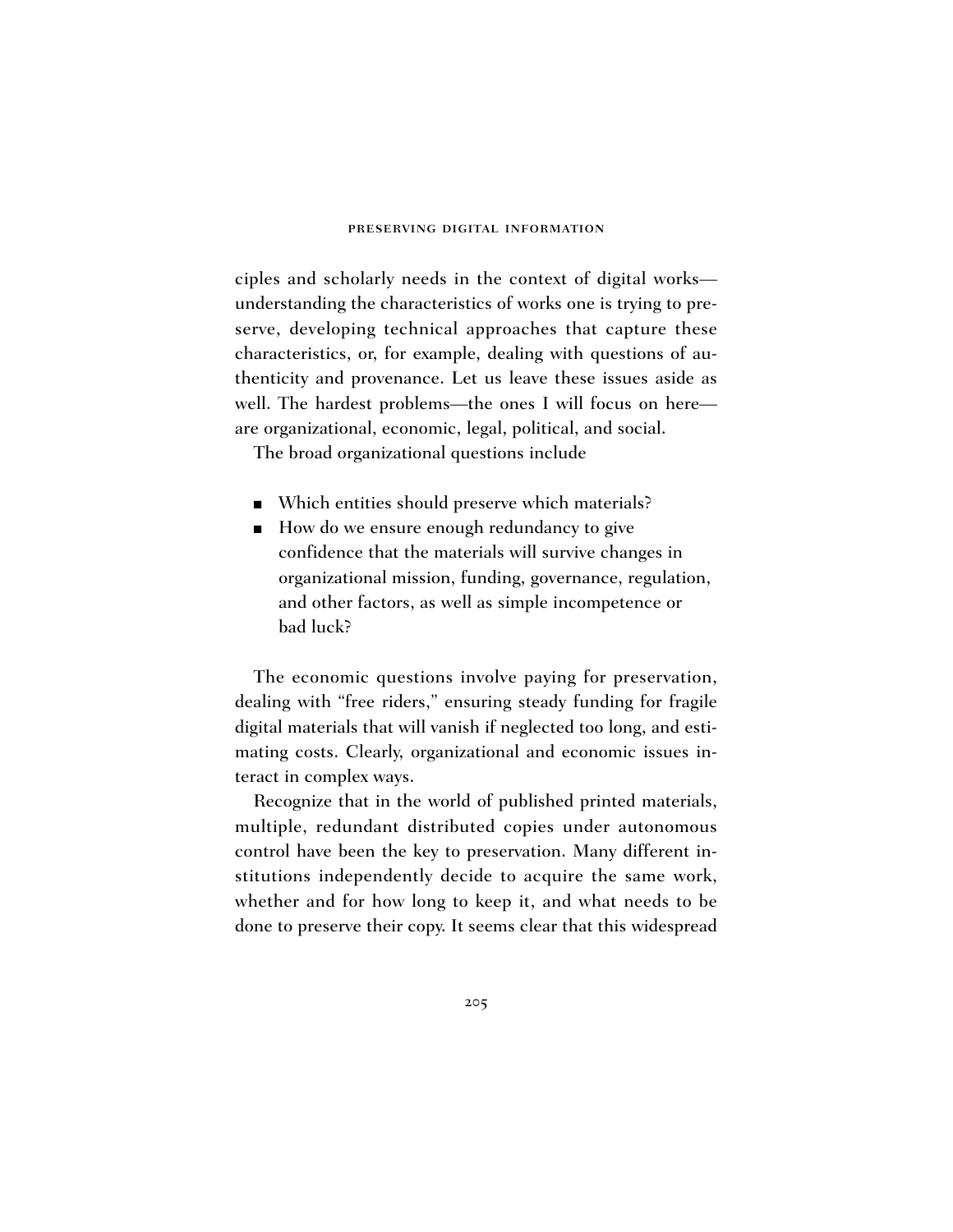approach is an essential characteristic of any effective preservation system operating as a complement to a system for the dissemination of scholarship or cultural materials. The notion of a publisher, for example, serving as the sole archive for its publications is nonsense. It's clearly nonsense in a world of physical markets for published materials, and it is no less nonsense in a world of digital distribution—even though some publishers might suggest the contrary. (I will note, without going into further detail, that for unique unpublished materials—the treasures that make up the holdings of archives, museums, and library special collections, for example—the most common model has been to put our trust largely in the responsible stewardship of single institutions, since the costs and practicalities of replicating and distributing high-quality copies of unpublished materials typically has been prohibitive. In the digital world, as we couple access with at least limited preservation, we can and should do much better, although this will require major and disconcerting shifts in thinking among our cultural memory institutions.)

The legal, social, and political challenges involved in preserving digital materials are particularly fascinating. They include the creation and maintenance of a public and political consensus that it is necessary and important to preserve our cultural, intellectual, and scholarly record—despite opposition from well-funded and vocal commercial interests with massive political influence. This is not just a question of arguing for sufficient funding for cultural memory institutions. Legal rights of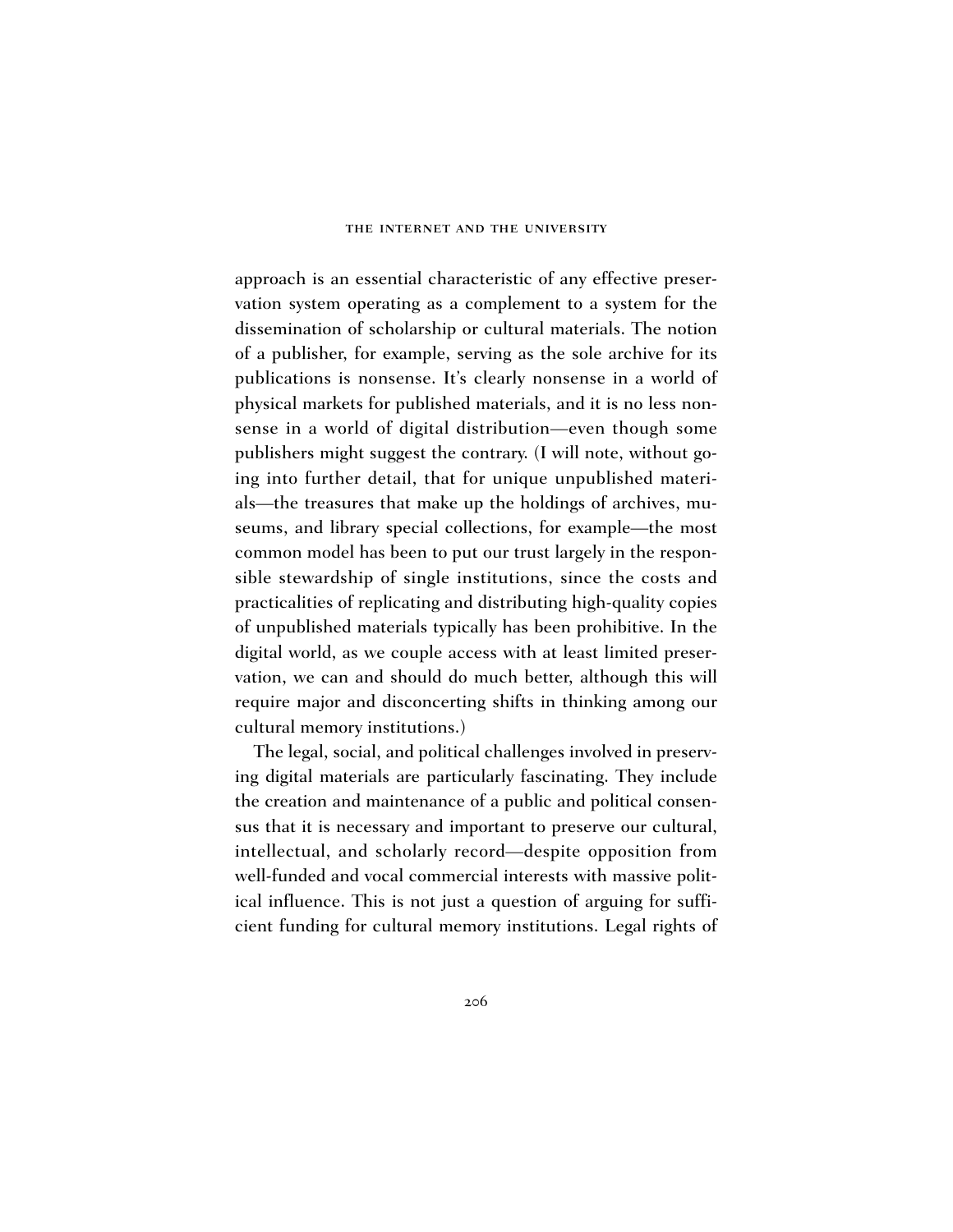way are needed as well. In the world of printed materials one purchases a book, and then, under a legal doctrine called "first sale," one has control of that copy of the book: you may keep the book, discard it, or loan it at will—but not make copies (except for some very specific and limited preservation purposes). This is the key both to allowing libraries to operate and to our ability to preserve a great deal of our cultural heritage.

In the world of digital information, consumers face license agreements, pay-per-view business models, subscription music and e-book services, digital rights management technologies, and other obstacles to keeping and maintaining private copies of digital information long-term—particularly when one realizes that the curatorial process for preserving digital information involves making lots of copies and periodically applying various transformations to the work. In essence, under the current legal regime it is very hard for any institution—other than perhaps the Library of Congress, which operates under a special and unique legal status—to preserve commercial digital material without the explicit and active consent of the publisher. There is no obligation for the publisher to extend any special privileges to cultural memory organizations. Indeed, these cultural memory institutions increasingly face an arsenal of digital rights management technologies intended to enforce pay-perview or use-only-while-subscribed business models. They also face draconian legal sanctions under laws such as the notorious Digital Millennium Copyright Act for any attempt to circumvent such technologies, even for preservation purposes.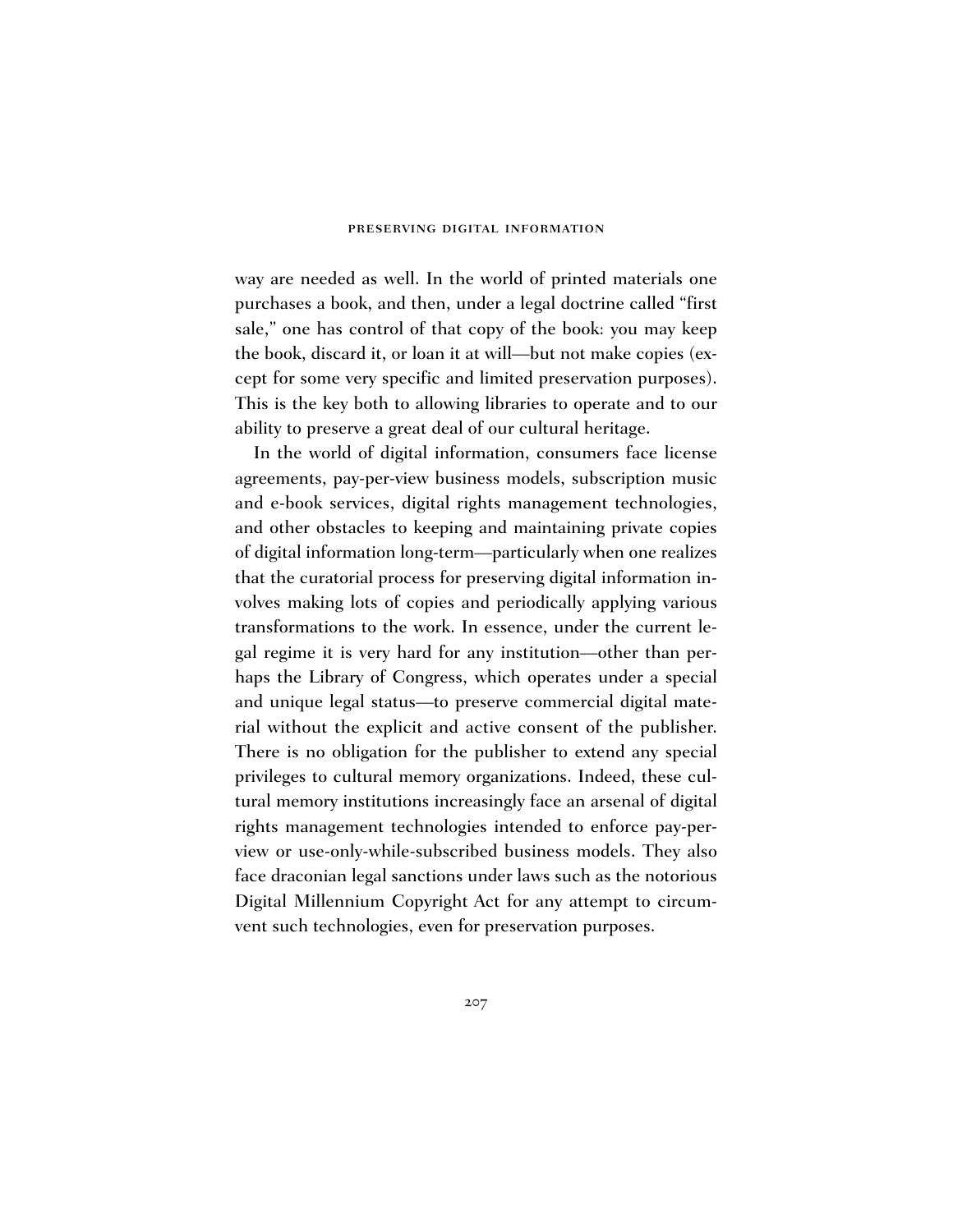## Arenas of Crisis and Emerging Responses

There are at least six relatively discrete areas where we face some form of digital preservation crisis. All are different, and some are more obvious than others: published scholarly materials, published non-scholarly materials (consumer marketplace information), digital ephemera, new genres of scholarly work, new teaching and learning materials, and digital records.

# *Published Scholarly Materials*

Traditional journals and monographs are migrating to digital form. At present they are most commonly published both in print and digital formats (with the digital form, as mentioned, the authoritative version). This is expensive and inefficient. The lack of a widely accepted, credible digital preservation strategy is one of the main reasons that print publication continues. Printed editions might gradually become more imperfect representations of the contents of these journals, but we have a track record of successfully preserving print formats.

In this arena, the key problems are economic and organizational—who will do the preservation, and who will pay for it? Legal barriers are minimal, as the scholarly publishers—be they commercial or noncommercial—share common values with higher education institutions, libraries, authors, and readers about the need to preserve the scholarly record. Further, since higher education and libraries represent the vast majority of the market for these publications, they have sufficient nego-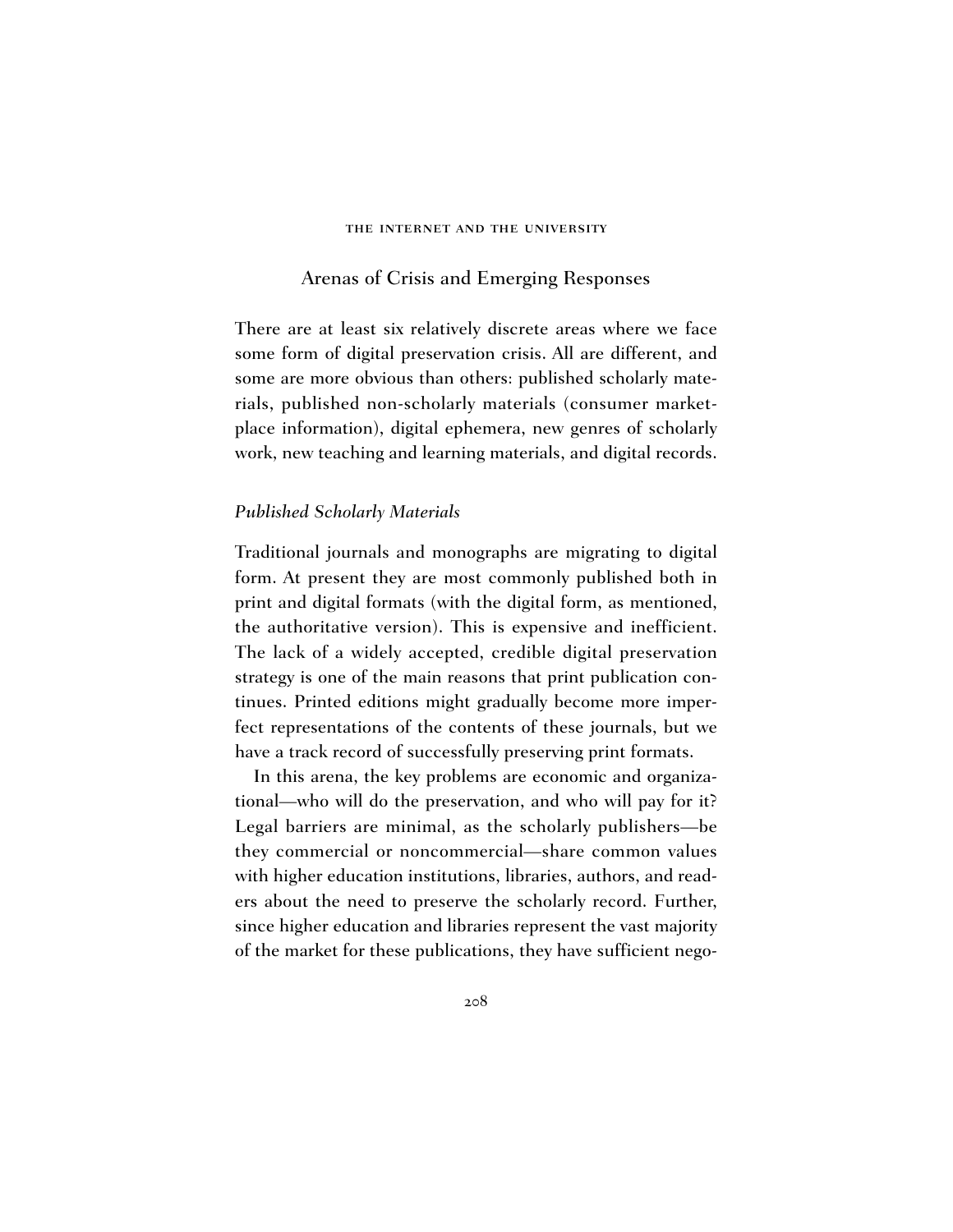tiating leverage to overcome any divergence of values resulting from market pressures.

Interestingly, the biggest legal problems in this context may not be with commercial publishers, but rather with some of the scholarly societies that wish to retain exclusive control over their publications rather than permit others to archive them, based on the belief that the societies should serve as exclusive stewards for their publications. Because these societies are ultimately governed by the scholarly community, it seems likely that these problems will be resolved within a reasonable period of time. There are technical problems as well, such as establishing standards that allow large numbers of publishers to submit journal issues to archiving organizations efficiently in volume, then getting all the scholarly publishers—particularly the smaller ones—to implement these standards.

The Andrew W. Mellon Foundation has funded a series of university-publisher collaborative projects to explore these issues. The reports of this work are now available through the Council on Library and Information Resources.1 JSTOR, a not-for-profit organization that serves the library and higher education community, is also actively exploring a role in archiving published scholarly journals, as are organizations such as OCLC. Major scholarly publishers, such as Elsevier Science and the American Physical Society, have established deposit agreements with various national and university libraries to create archives for their journals. The key problems lie in financial models and in scaling up these efforts, and in particular making the models work not only for large and well-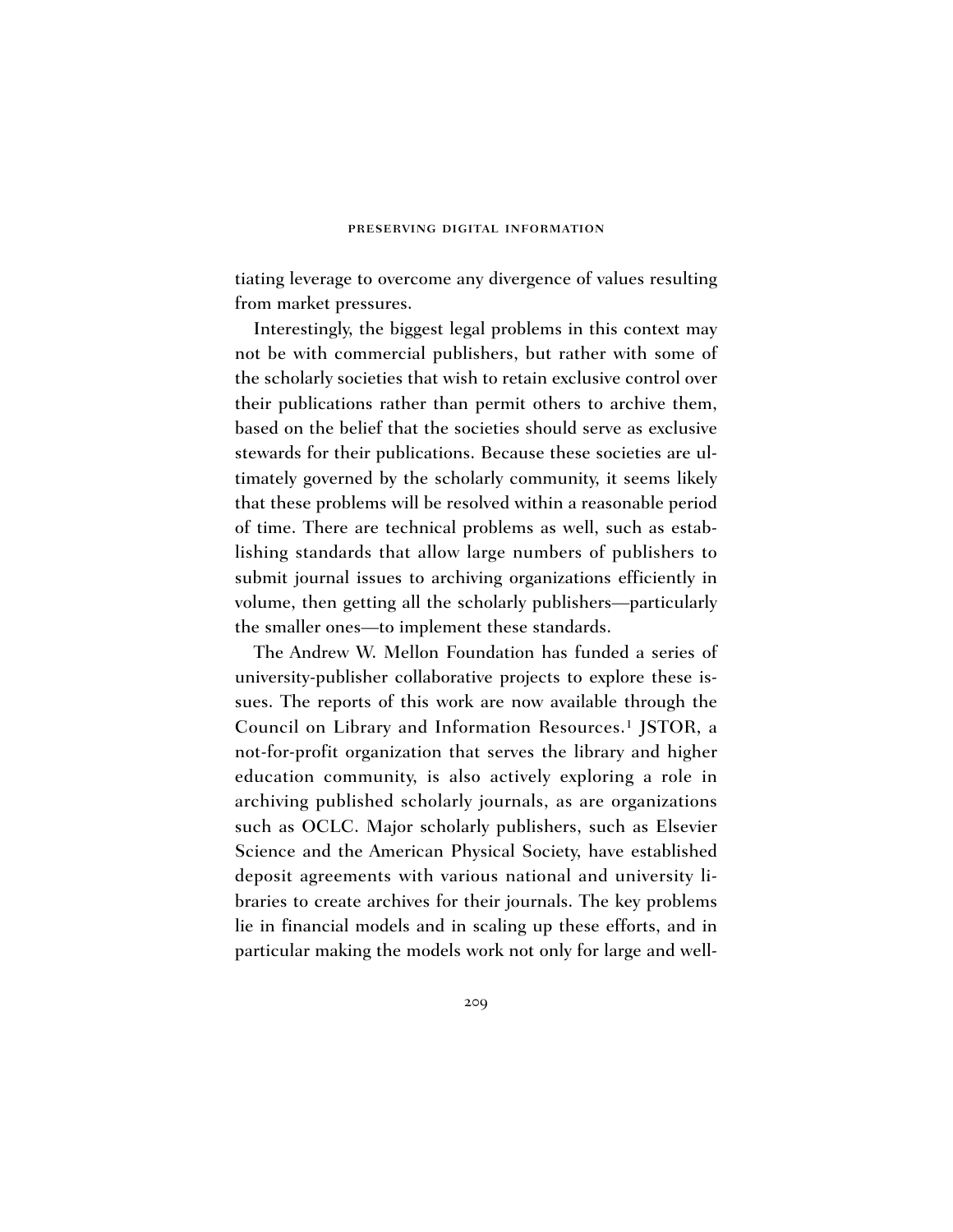resourced publishers, but for smaller and less technically sophisticated ones.

## *Published Non-Scholarly Materials*

Today's mass-market novels, music, film, newspapers, magazines, television and radio broadcasts, and other cultural products represent essential raw materials for tomorrow's scholarship, as well as an integral part of our social and cultural record. More and more such material is appearing in digital form, though not by direct substitution of digital versions for physical artifacts but in a rather complex way: there are a few, unique, born-digital genres appearing, but in the main digital content is partially replicating and partially complementing the content now available through traditional channels, such as printed newspapers and magazines or broadcasts.

In the world of scholarly publishing, authors, readers, and the marketplace largely share common values. Higher education libraries and related cultural memory institutions represent an insignificant part of the marketplace for consumer-oriented cultural materials, however, and hence have no real negotiating leverage with their publishers. Indeed, in many cases, the producers and distributors of these goods would be happy to eliminate libraries, along with resale marketplaces for used products, as drains on the profitability of their products. Further, as these products move to digital form, interest is growing in newly possible business models that are fundamentally incompatible with long-term preservation, such as pay-per-view or monthly music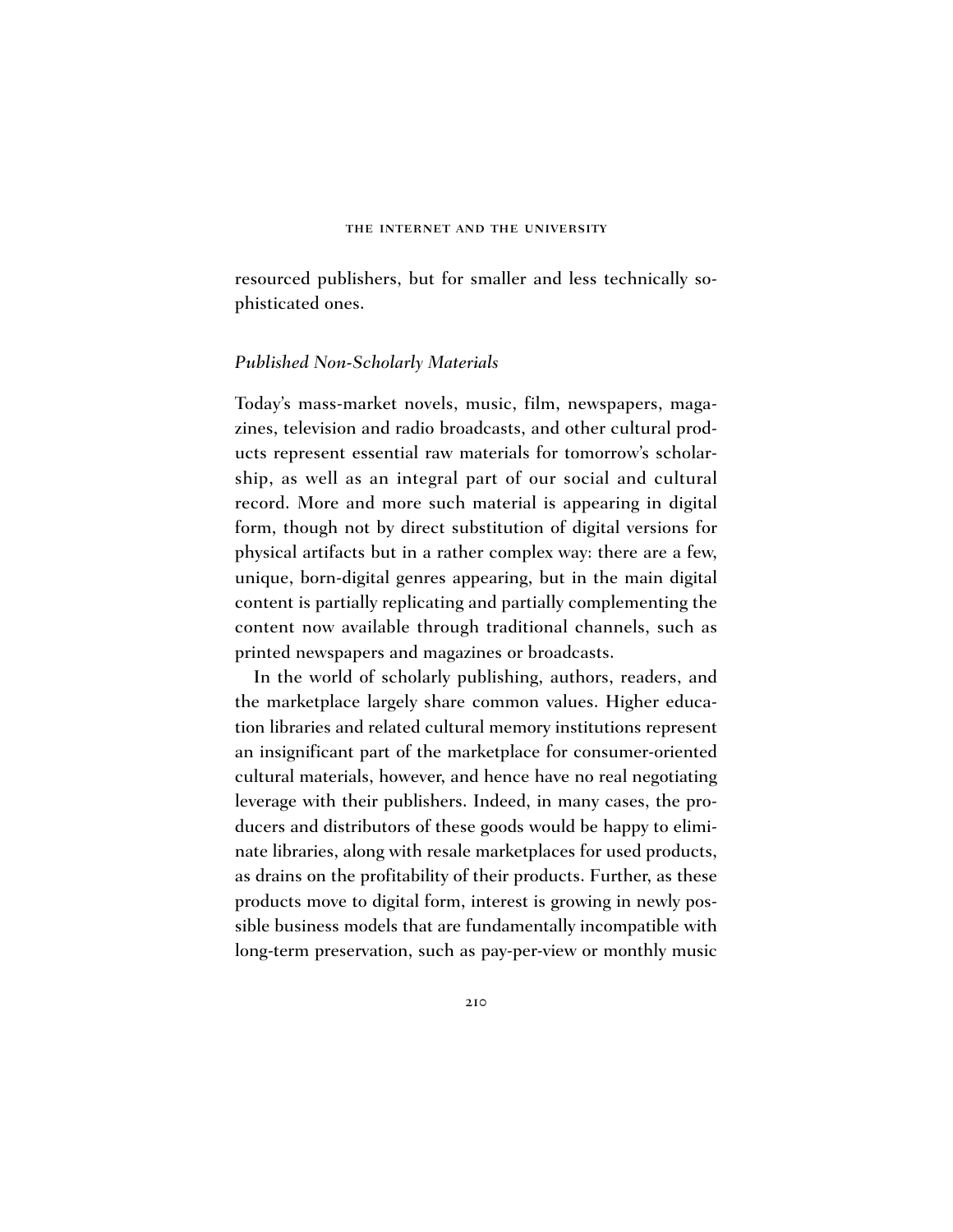subscription services. On the other hand, there are confusing countervailing trends in some areas. Film preservation, for example, got an enormous boost from the VCR and more recently the DVD, which have for the first time put copies of films into many hands, transforming them from experiential goods to properties. We are seeing a growing market emerge in DVDs of collections of television broadcasts, which helps ensure these will be preserved as well. (Note, however, that preserving digital material on DVDs is problematic due to reformatting and copying considerations—more for legal than technical reasons.)

Perhaps one of the key questions for mass-market materials is whether a more diverse set of business models—embracing both traditional "purchase" models structured by the first-sale doctrine and "rental" models enabled by the new technology will emerge as these works shift to digital formats. Or it might be that the purchase models, which are friendly to cultural memory organizations and preservation objectives, will simply be eclipsed by the newer rental models in the hopes that they will be more profitable.

The difficulties of preserving digital consumer-market cultural products are numerous. It should be emphasized that in this regard we actually are facing many different markets as a result of the nature of the content and the physical media from which it emerges—the traditions, biases, and economics for music or film are very different from those in the book or magazine market. While cultural memory organizations can work with the publishers and distributors of digital mass-market materials both to help make the case for why preservation is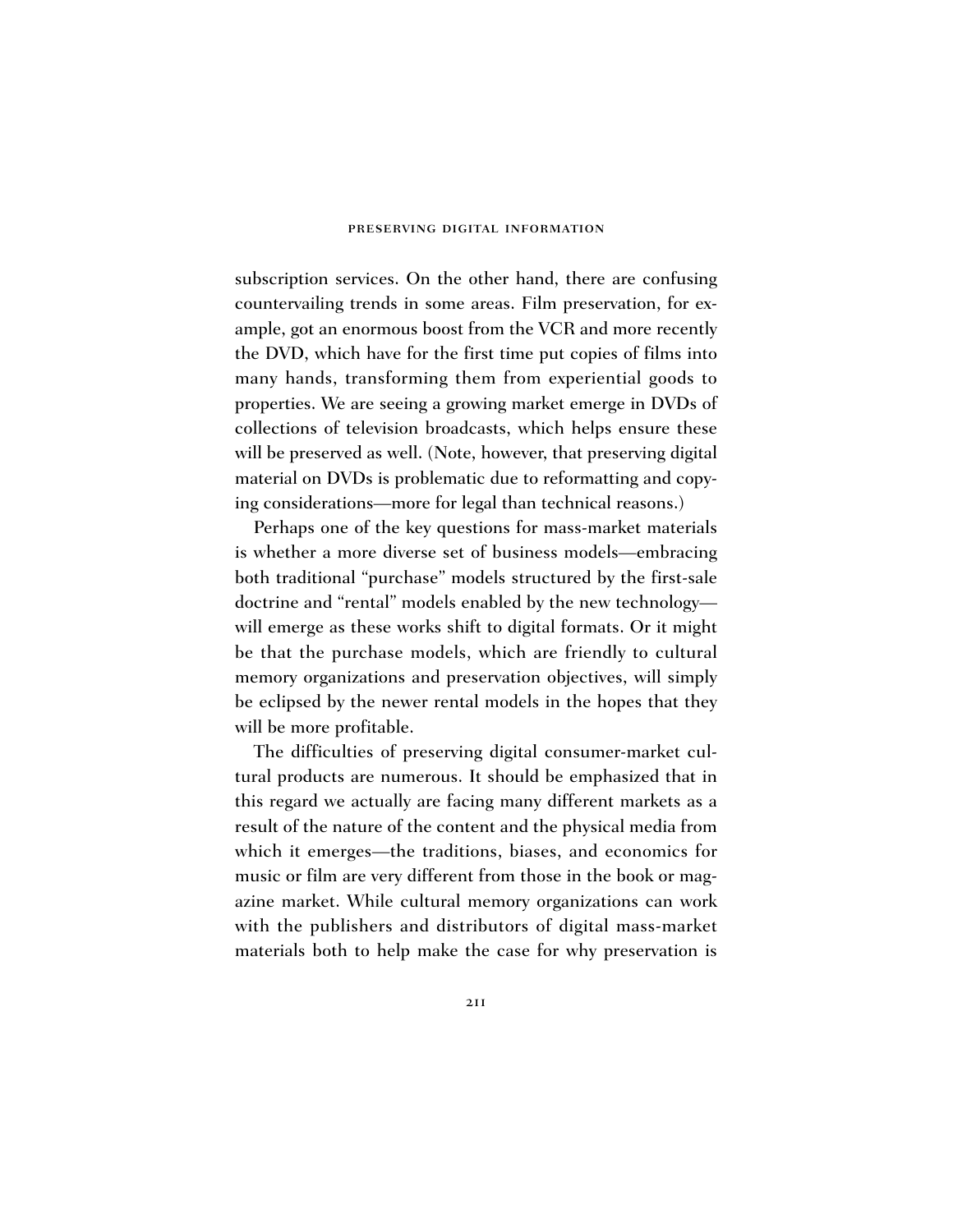important and to provide guidance and assistance in accomplishing it, the legal and economic problems remain massive.

National libraries, such as the U.S. Library of Congress, have special roles to play here. They can convene producers to discuss archiving, and they also may be able to use legislative provisions to compel rights holders to deposit material for archiving. For example, the Library of Congress is now in the second phase (estimated to cost \$20 million) of a large-scale program for preserving our digital cultural heritage for the nation.2 This phase will involve further convening of discussions with content producers, as well as the launch of a series of pilot projects in various areas.

## *Digital Ephemera*

The World Wide Web has many functions. It serves as a portal to many commercial (both subscriber and advertiser supported) and nonprofit information services. It also serves much like a printing press, housing vast amounts of ephemera—political broadsides, leaflets, menus, transportation schedules, announcements, posters, and similar materials that historically have been collected by cultural memory institutions and that represent essential raw material for future scholarship. In the multimedia world of the Web, these materials are supplemented with collections of photographs, movies, musical performances, and other materials.

Historically, if you could obtain a copy of something in a physical format, you could add it to a collection and preserve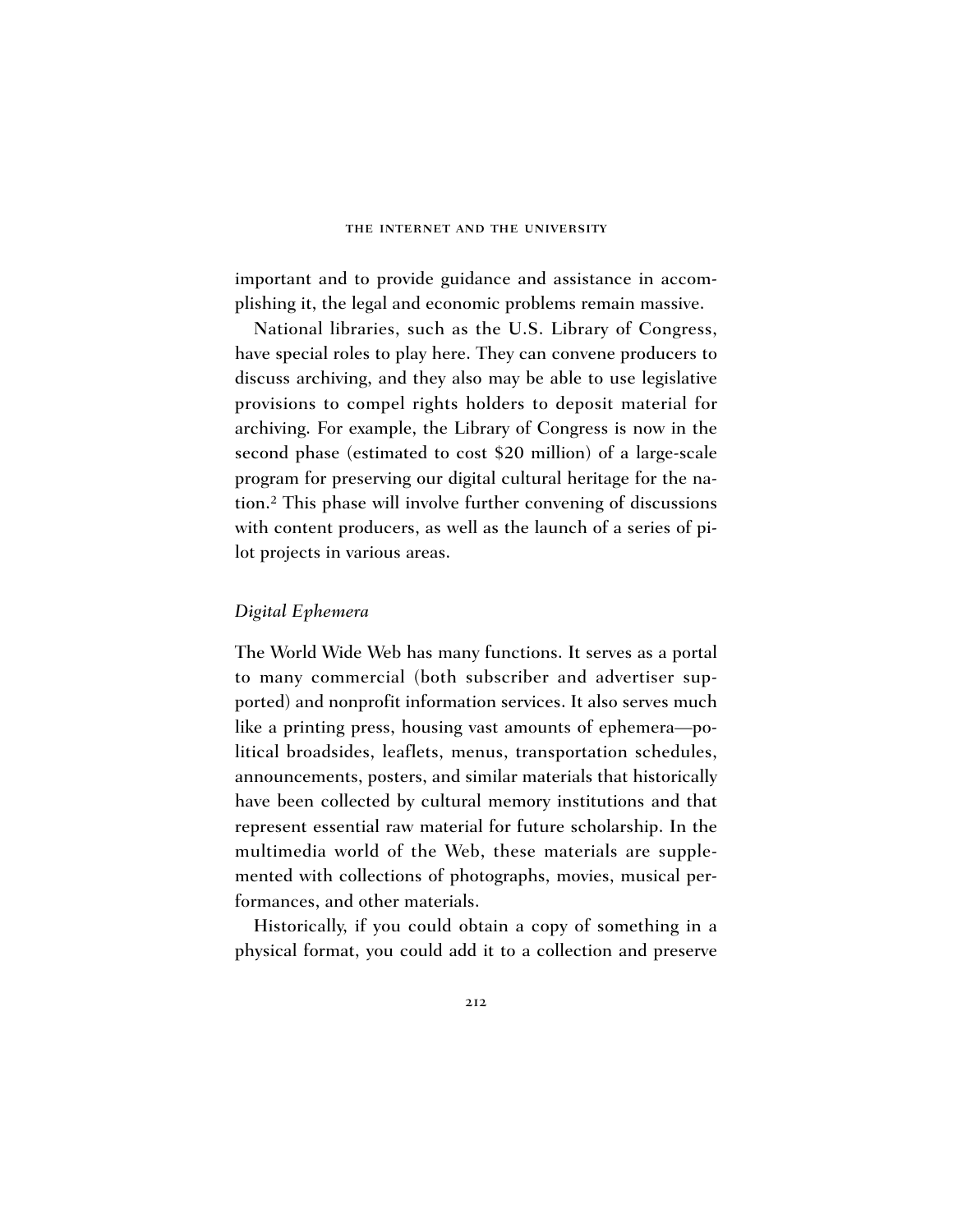it. Under current copyright law, it's not at all clear you can simply copy a document from a Web site without obtaining permission of the author (although maybe the Library of Congress can do so because of its special role with regard to copyright or maybe not; there's little case law here). In most cases creators don't care if their material is copied from the Web or are happy to have their work preserved. If they don't want their material archived, easy opt-out mechanisms could be devised. The logistics of obtaining literally millions of permissions per year from people who are not set up to give such permissions are utterly intractable, however.

Several organizations have taken initial steps to capture and preserve the materials on the Web, most notably Brewster Kahle's Internet Archive in San Francisco<sup>3</sup> and, more recently, several European national libraries. In the United States, the Library of Congress has also done some pilot projects with the Internet Archive.

There are technical problems about how much of the Web can be captured and what might be missed. There are economic problems as well. While the total cost of what the Internet Archive does is tiny compared to what libraries in the United States spend per year (and also tiny compared to the huge amount of material that it captures and protects!), secure long-term funding needs to be put in place. Approaches are also needed to manage the legal risk involved in large-scale capture and preservation of the Web. This could be handled with some fairly simple—and, if properly crafted, perhaps not even overly controversial—legislation.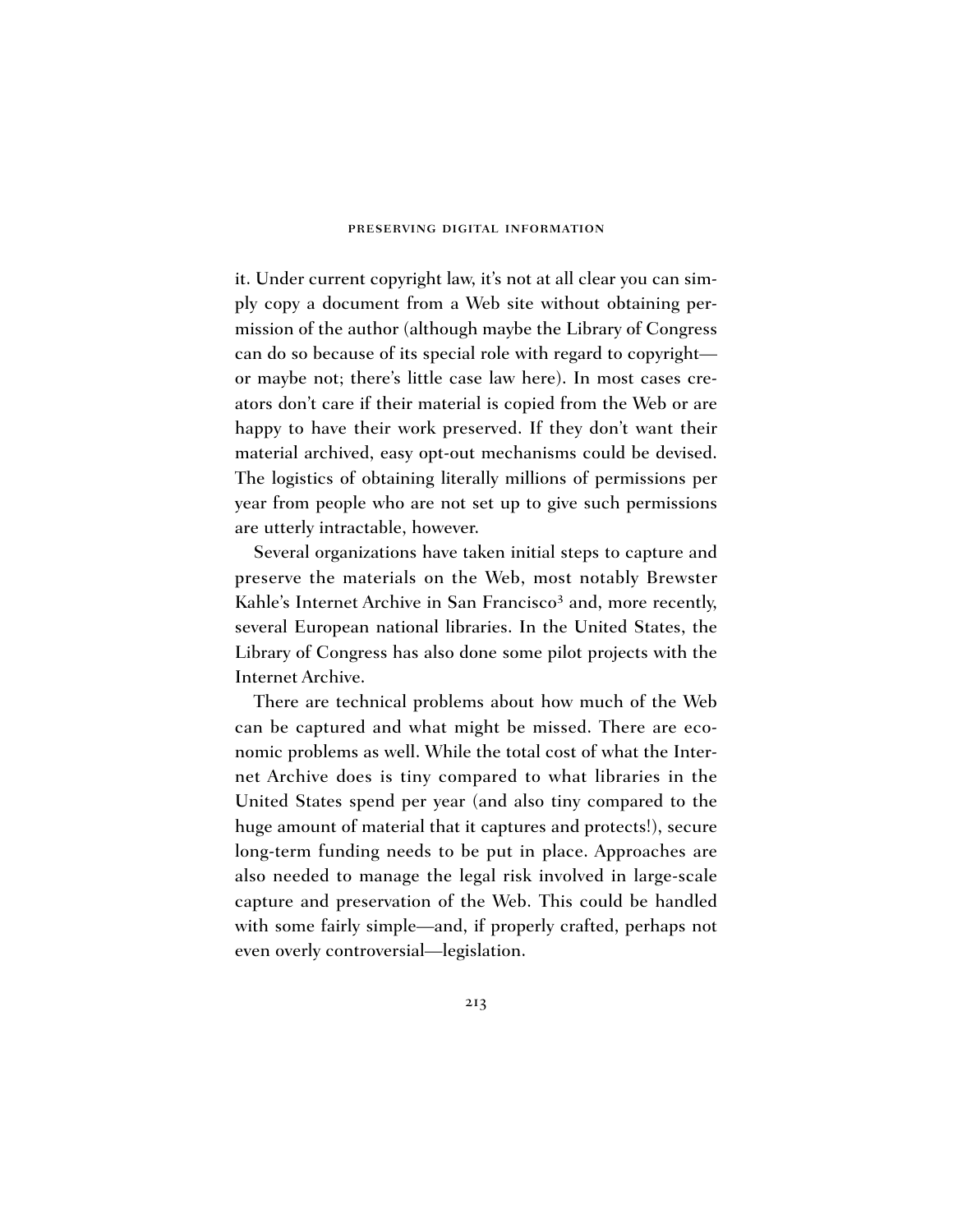## *New Genres of Scholarly Work*

While traditional scholarly publishing venues such as journals and monographs are slowly moving beyond the conceptual limitations of works designed for the printed page, some of our most creative and dedicated faculty are aggressively exploring the frontiers of what the digital medium can offer in communicating and documenting research, and in enhancing teaching and learning. These scholars are beginning to develop the various genres that represent the intellectual descendents of the monograph for the digital age, for example.

This work, which is centrally important to the future of scholarship and the academy, faces many burdens. Particularly for junior faculty, there are questions of how to evaluate such work within the context of promotion and tenure and how it should be weighted in comparison to more traditional products such as journal articles and books. Further, because it does not fit within the framework of traditional scholarly publishing, there is no automatic mechanism for ensuring that novel digital work gets replicated and preserved for the long term which in turn further jeopardizes the credibility of the work in tenure and promotion settings.

It's not just new genres of authorship. The practices of scholarship are changing in other ways as well; for example, by becoming much more data-intensive. In addition, it's increasingly commonplace for authored works to be linked to data sets in various ways. Sometimes the data sets are deposited in disciplinary repositories (as is the case in some areas of molec-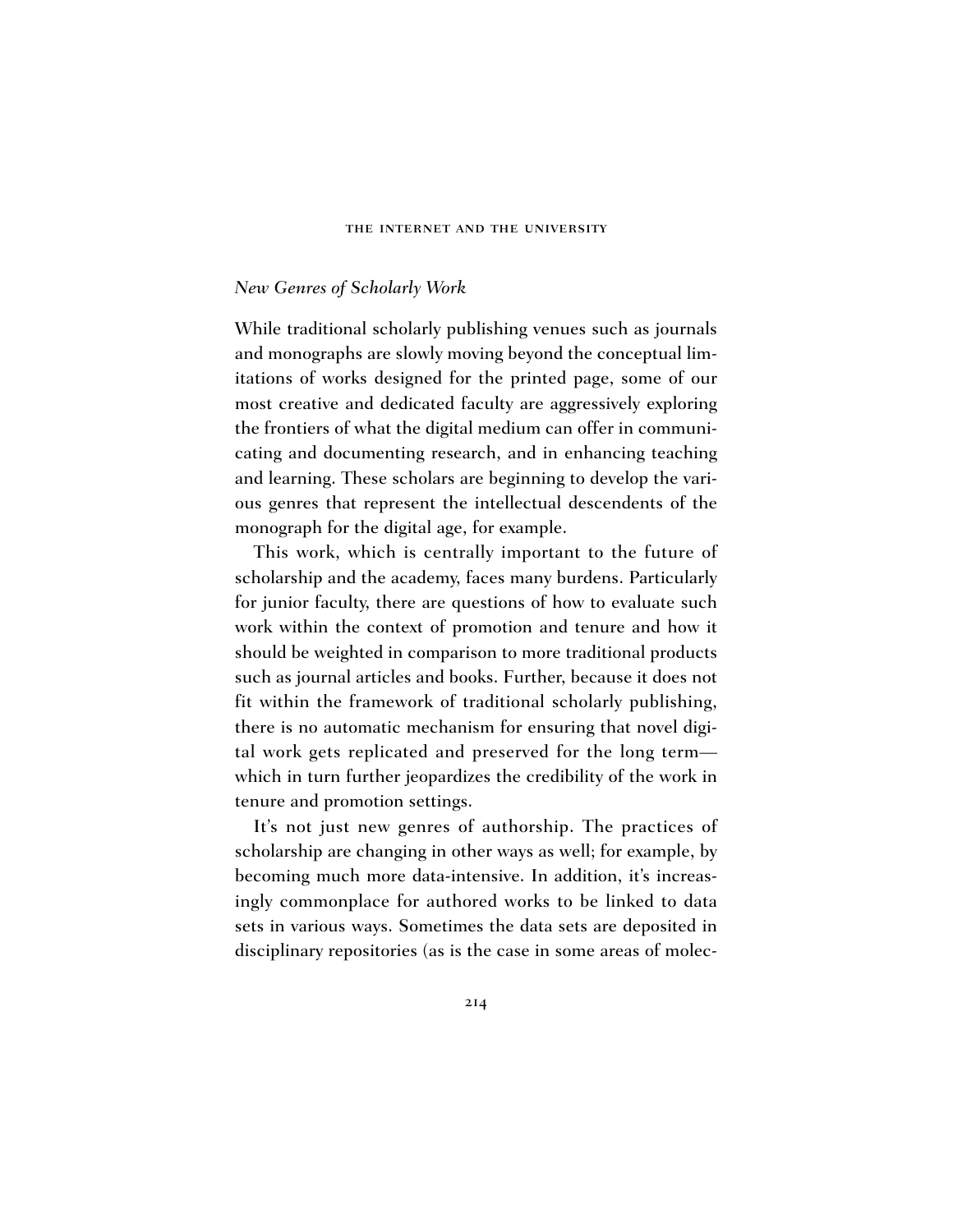ular biology, for example). In other cases the author retains responsibility for stewardship of the data. Here the legal and political problems are relatively minimal. Responsibility is increasingly clear: the institutions that employ the scholars producing the work bear primary responsibility, although some disciplinary communities are organizing data archives along disciplinary lines (with funding from government agencies that support scientific research, for example).

The key approach developing in this area is the concept of an institutional repository, which is a set of services offered by a university or other organization that provides a professionally managed system of dissemination, stewardship, and preservation for works created by the organizational community. Perhaps the best known of these projects is the Massachusetts Institute of Technology's DSpace system,<sup>4</sup> jointly developed with Hewlett-Packard. DSpace has been made available as free open-source software and is now being replicated at a number of institutions both in the United States and abroad with funding from the Mellon Foundation and other sources. For more on institutional repositories, see "Institutional Repositories: Essential Infrastructure for Scholarship in the Digital Age."5

## *New Teaching and Learning Materials*

This is to some degree an extension of the previous category. Universities increasingly use advanced information technology platforms such as learning management systems to deliver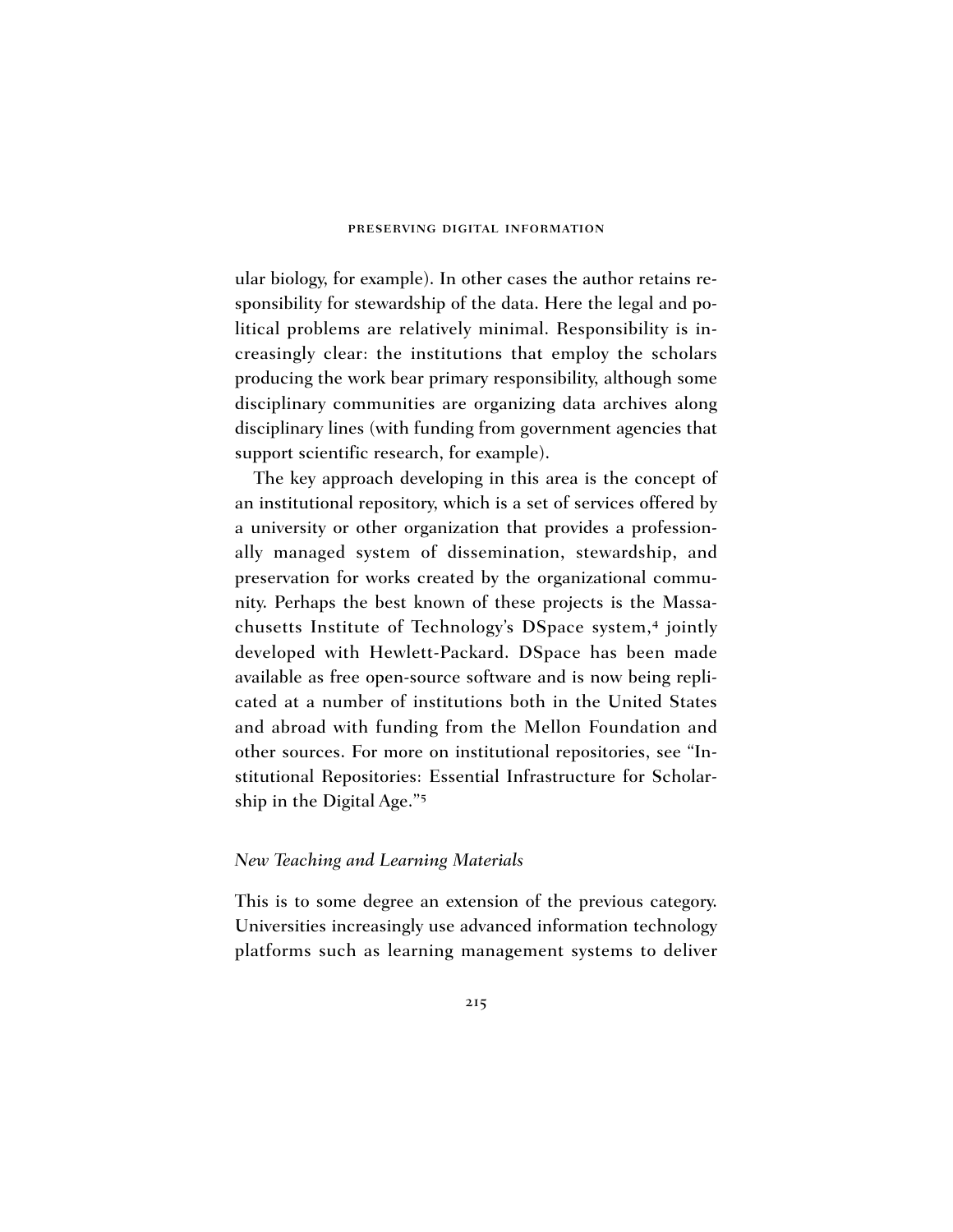teaching and learning materials and also to support interactive processes both for distance education and face-to-face classroom experiences. These represent new genres of scholarship.

Again, this is an area where MIT has taken considerable leadership with its OpenCourseWare Program,<sup>6</sup> which seeks to place faculty materials for the vast majority of its courses online for public access over the next few years.

I have treated teaching and learning materials as a category separate from research for the important reason that, unlike new genres of research publications, they are not simply faculty work. They typically involve student participation and represent not new ways of communicating research but new ways of facilitating and documenting the processes of teaching and learning. As a result, enormous policy and legal questions surround the desirability and practicality of archiving these works. To the best of my knowledge, little systematic work is being done in this area other than the initiation of policy discussions, particularly as relates to student work. In this area, I would argue that the first step is to decide what we are trying to accomplish; then we will have to address all the questions of legal, technical, and economic feasibility and strategy.7

## *Digital Records*

In the discussion of digital materials thus far, I began with traditional published scholarly materials that are moving to digital form and progressed steadily farther away from wellestablished publishing traditions into new-media scholarship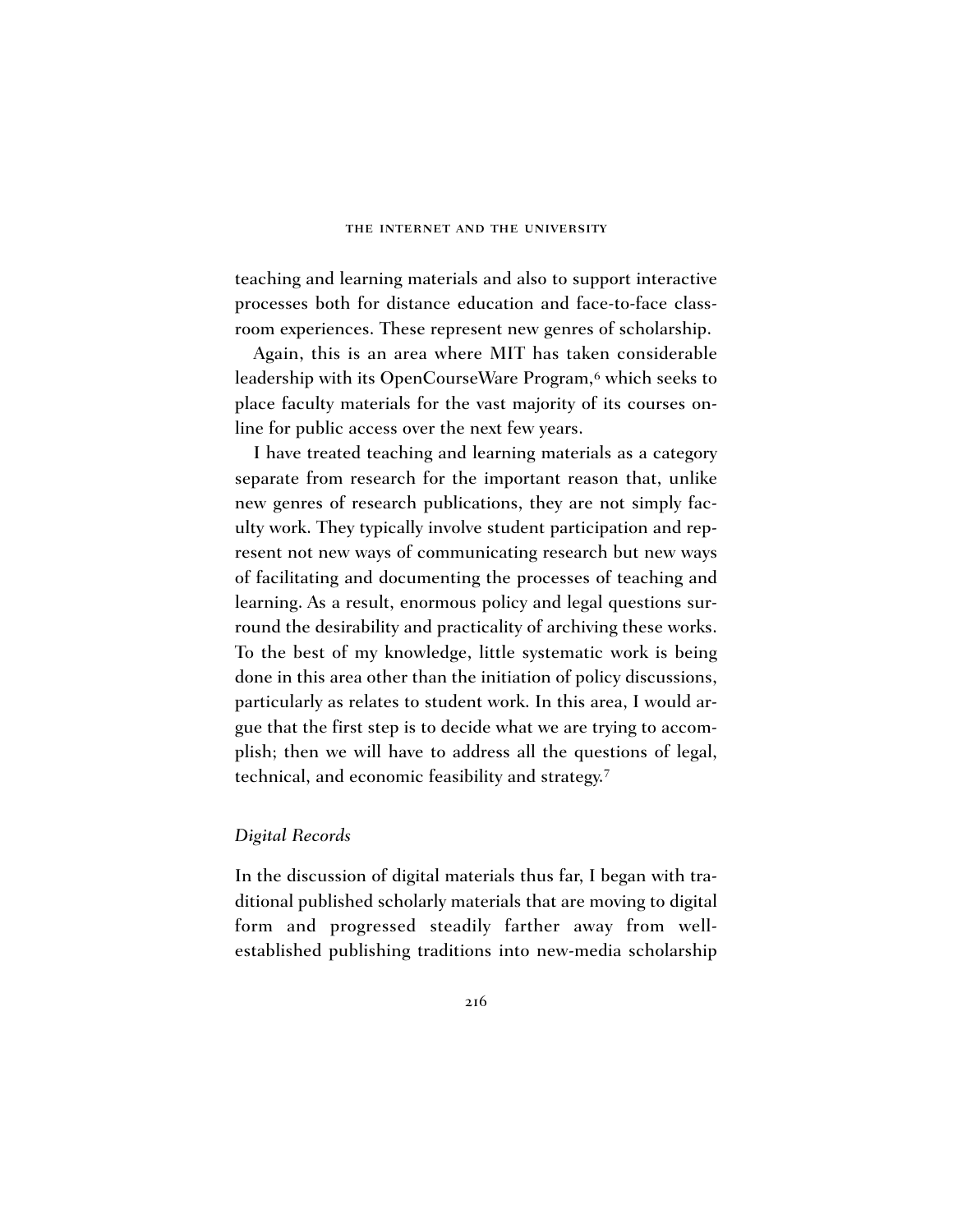and teaching and learning materials. Another important class of materials includes those that were never published in the physical world, nor will they ever be published in the digital world; these comprise the large and important class of organizational and personal records.

Many important materials fall under organizational stewardship. The ability of organizations to preserve these materials even as their creation and management shifts to digital formats has not been impressive to date.

Key materials stem from government sources. The National Archives and Records Administration (NARA), for example, is charged with maintaining the federal government's records; increasingly, this record is constituted in digital materials. Similar issues arise at the state and local levels. All of these records are critical parts of the intellectual and social record and form vital components of the raw materials for future scholarship. Most of the non-federal governmental efforts are terribly under funded—if they are funded at all—and lack the technical expertise to deal with the complex problems they face. Yet these organizations are custodians of vital, essential evidence that is part of our society's record and that scholars will continue to need to access. The records of corporations and nonprofit organizations are also invaluable resources for future scholarship.

Universities themselves generate records that are important parts of society's record, and these too are in jeopardy as they move to digital form. Consider materials such as transcripts, which need to be preserved for very long periods of time (rela-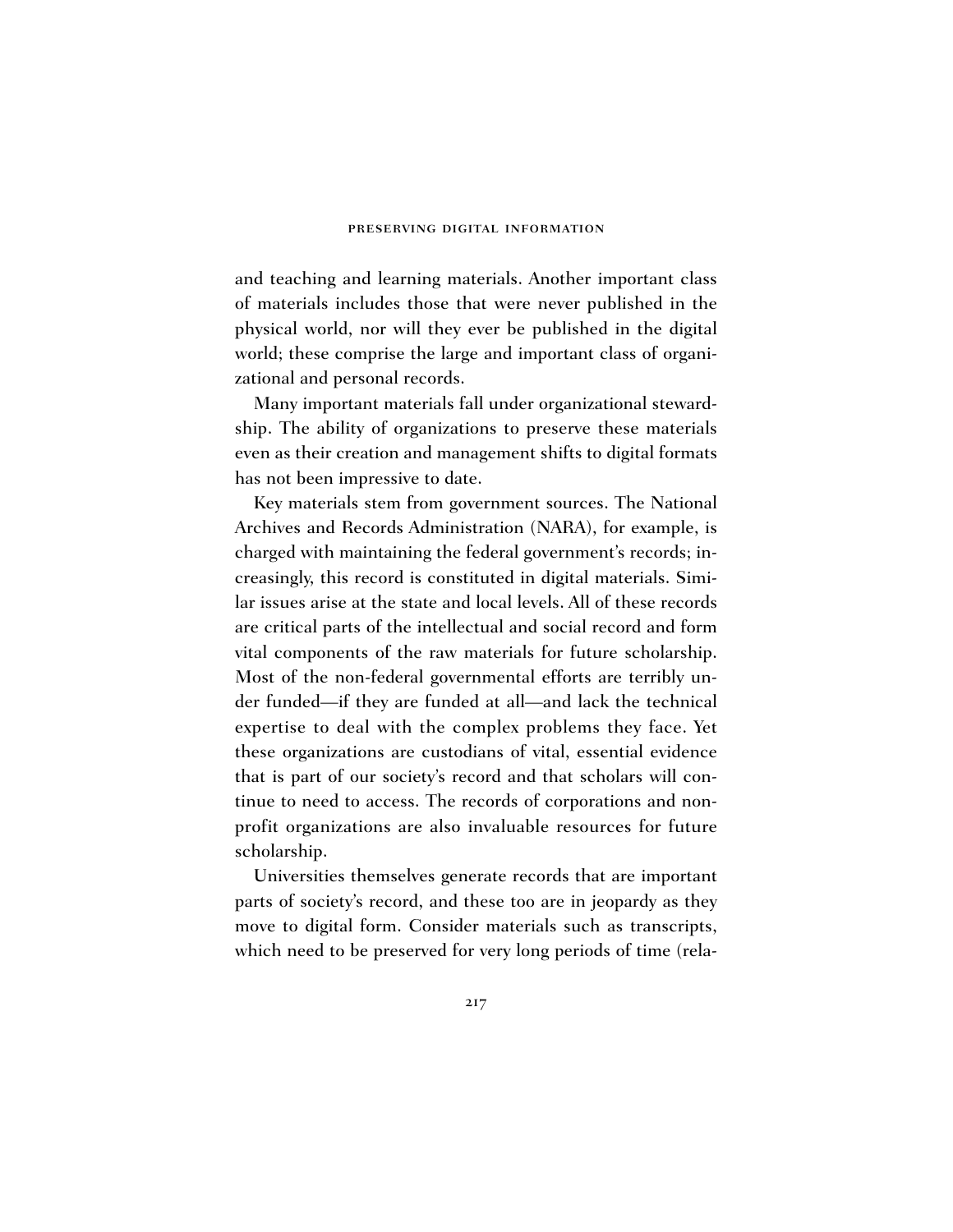tive to the lifespan of administrative systems). Note also that, in order to interpret a transcript, one needs the related records of the institution's annual course catalogs, yet these are rapidly transforming from publications that can be preserved to up-todate, dynamically maintained databases of courses that make no provision for preservation. Universities have a particular responsibility to display responsible leadership in this area. For more information specifically on higher education records, see the valuable series of ECURE conferences.8

Not all records are institutional. If one looks at what makes some of our great research libraries and archives such magnificent and unique resources for scholars, it is their special collections. In substantial part, these are built from personal papers of important authors, artists, scholars, politicians, or other public figures. As masses of personal papers morph into masses of files on a few hard drives on personal computers, our libraries and archives struggle to develop the appropriate professional practices and supporting technologies to deal with the shifting technology and behavior patterns. This too constitutes a real threat to the future of our research collections and our cultural memory institutions.

# Conclusions

Substantial and critically important problems involving the preservation of digital content by our cultural memory institu-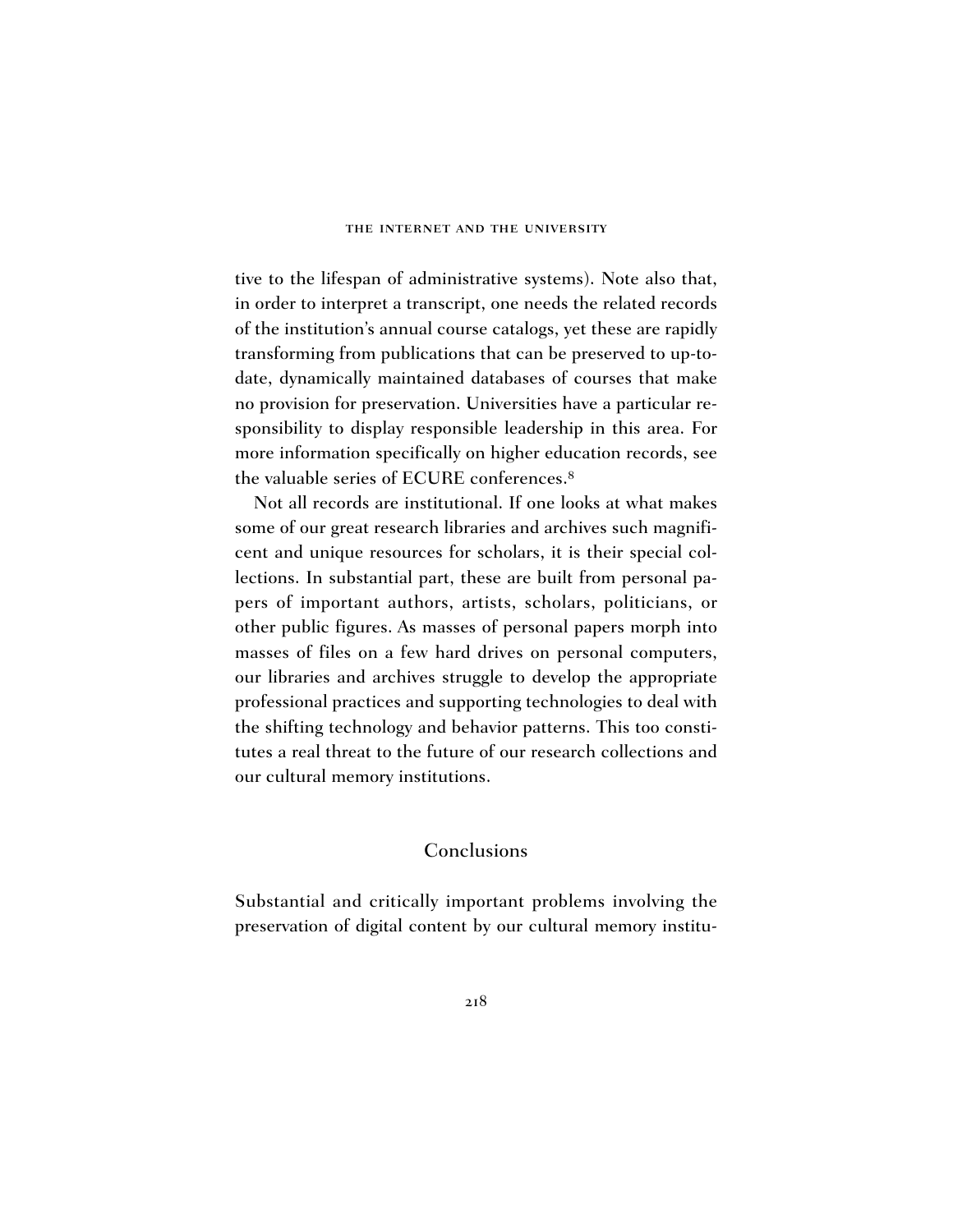tions—universities, libraries, museums, and archives—abound, each with its own specific frame and implications. The good news is that a great deal of effort is mobilizing to address these problems.

What does higher education leadership need to do today? Most importantly, recognize these problems, explore them, and help others understand them. Advocate for support to address them through government policies and legislation on intellectual property, and for government funding of cultural memory organizations. Help the public understand how the world is changing and what is now at risk. Focus action and investment on areas where higher education has direct responsibilities and can make a distinct and rapid impact on the problems. These areas, in my view, include planning for collective action to archive traditional scholarly publishing materials as they move to digital form; building institutional repositories to support new-media scholarship and teaching and learning materials; exploring policies for digitally enabled teaching and learning materials and records; and seriously engaging the issue of university records in a digital world. Finally, higher education leaders should seek opportunities for the campus community to intellectually engage the complex and fascinating questions of records, memory, persistence, and accountability in the digital world; these are essential questions for our society today and will continue to be so in the coming decades. Insights and intellectual leadership from the academy will be sorely needed to address them.